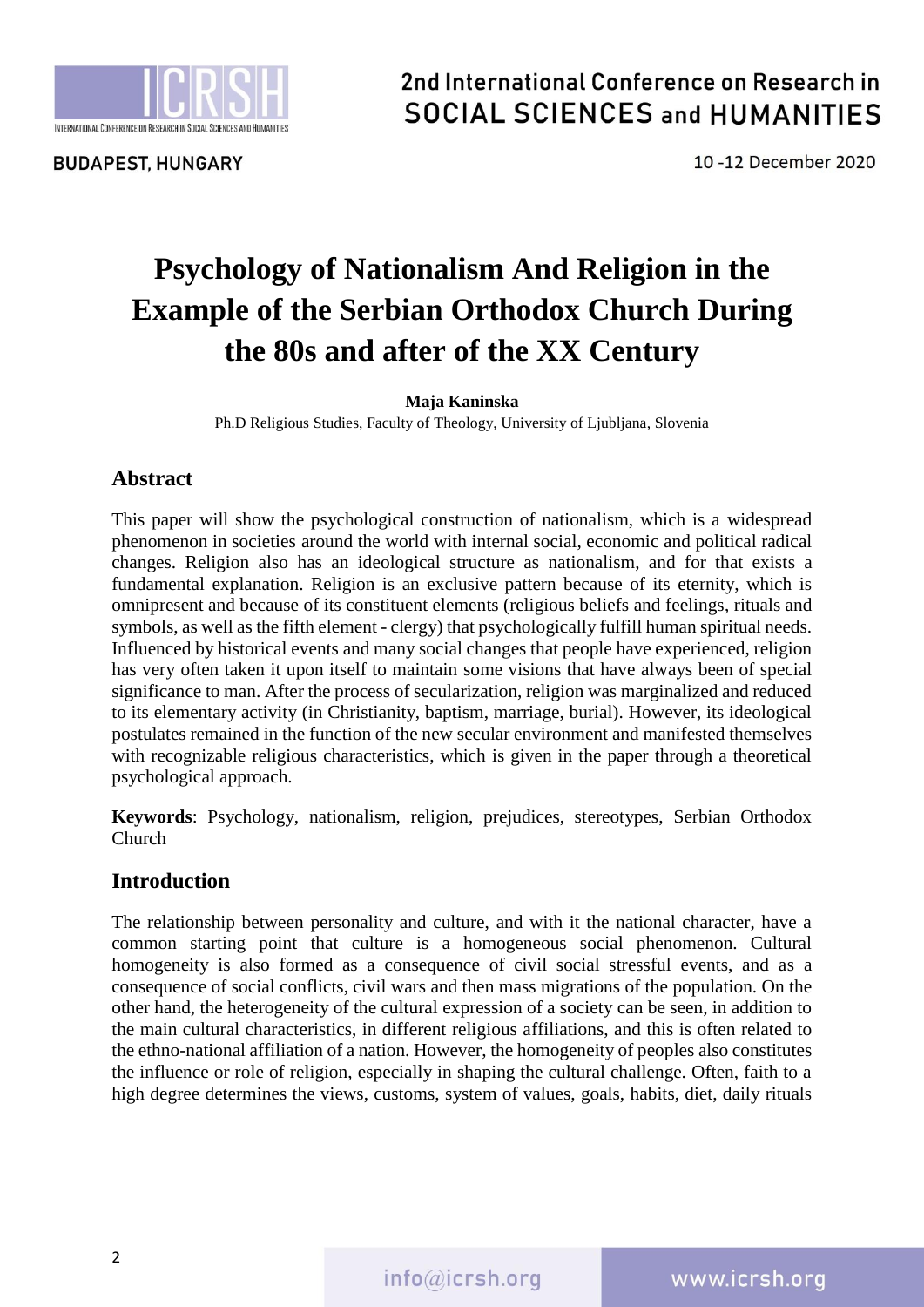

### **BUDAPEST, HUNGARY**

#### 10-12 December 2020

of citizens, as well as the attitude towards those with whom they share the same faith. But it also determines the attitude towards those of other faiths.<sup>1</sup>

Consideration of the relationship between personality and culture should include observation of the relationship between the individual and his behavior. This relationship is important, because it expresses personality behavior. The behavioral aspect also has a national character and this particular behavior may be common to most members of a particular nation. Although the behavior is mostly determined by the situation, it is specific to each individual and shows a certain degree of permanence that is conditioned by the personality of the individual. That is why both the personality and the national character carry in themselves largely stable forms of reactions to different circumstances, with the fact that the individual reacts individually, while in the case of the national character the reaction is a collective one – a national one. Therefore, it can be said that the types of behavior that would be common to most members of one culture, could be an expression of national character.

#### *Cultural homogeneities and social identity*

The field of psychology of nationalism has been developing for decades. The very nature of nationalism is very clearly recognized in the cognitive theories of psychology that developed within the psychology of religion. Tajfel developed a theory of social identity whose starting point is the identification, or identification of the individual within the system of social categories. The psychological dimensions of nationalism can be interpreted in the close relationship between the language, culture, history and social context of a particular nation, on the one hand, and the universal psychological processes that are part of man, part of the individual, on the other. Primarily, the elements of nationalism manifest themselves as a peculiarity of the group's behavior, that is, as a group mentality, in the sense of a national feature, and it is, in fact a matter of ethno-nationalist character. This can be seen in the behavior of the group (not the individual), in the expression of certain feelings and in the way of thinking. All these features show that the consciousness of an individual belongs to a certain social category. The category in this case can be religion, nationality and ethnicity.

Also, the notion of an individual's social identity is the image he has of himself and of belonging to a certain group, as well as the subjective feeling of belonging to a group. <sup>2</sup> That is why it is important to look at the attitude towards intragroup and outgroup connections, because an individual has a positive vision towards the intragroup relationship, and at the same time a cautious, hostile one towards outgroup connections. This out-group hostile relationship is the first condition for the internal bonding of the group. On the other hand, when outgroups strengthen in a positive sense, intra-groups regularly weaken. This interpersonal process is seen in the emergence of national chauvinism. He represents attachment to his people and is reflected as animosity towards other people. Of course, in this context it is interesting to mention the comparison from 1973 by the Yugoslav sociologist D. Supek: "Chauvinism is a kind of "fan mentality ", where attachment to one's own group automatically causes aggression

<sup>1</sup> Dušan Kecmanović, *Nacionalni karakter: Razm(j)ere zloupotrebe*, Beograd, Nova srpska politička misao, 2005, 21

<sup>2</sup> Dušan Kecmanović, *Racionalno i iracionalno u nacionalizmu*, Beograd: XX vek, 2004, 50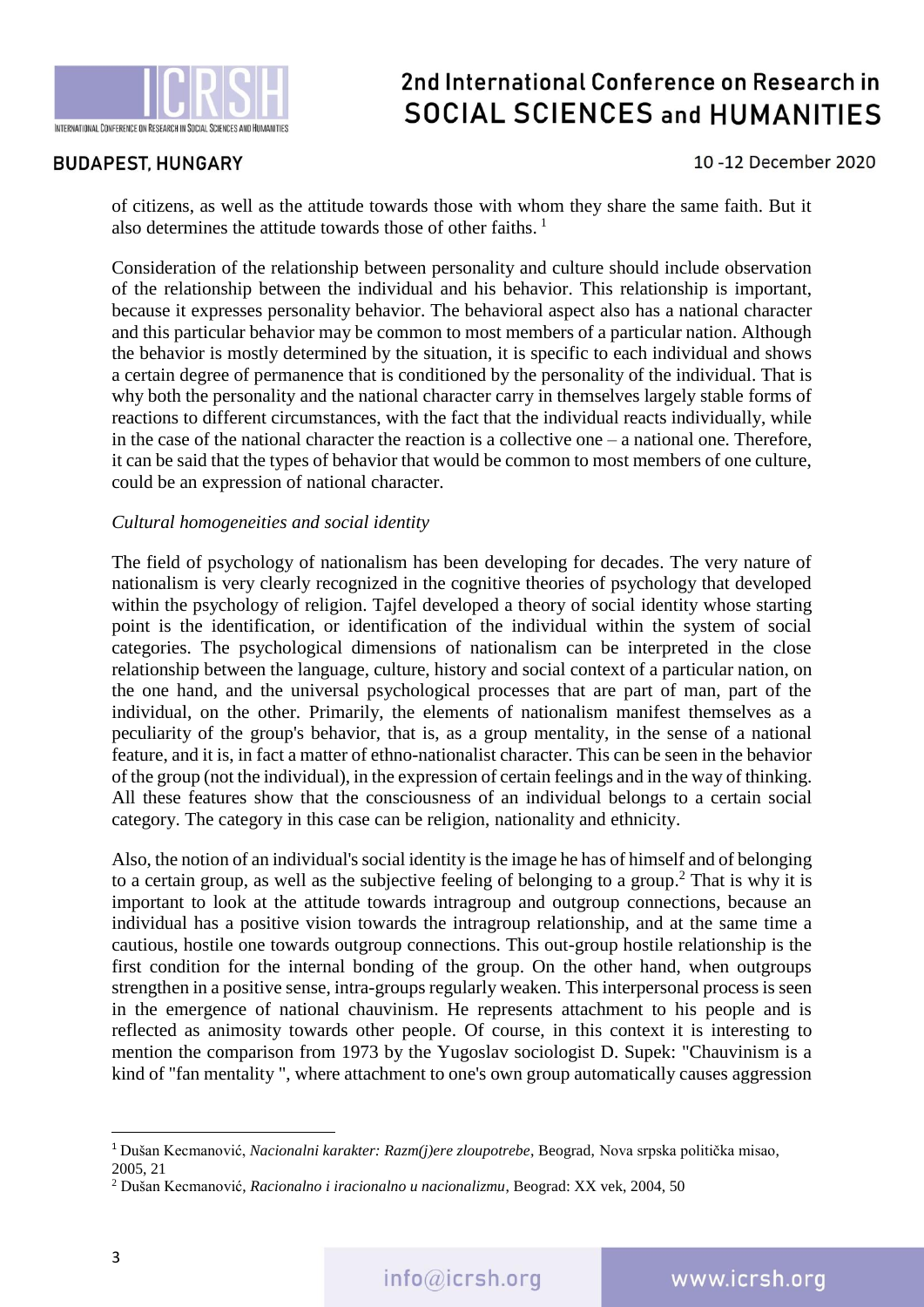

### **BUDAPEST, HUNGARY**

#### 10-12 December 2020

towards another foreign group!"  $()$ <sup>3</sup>. That is why Supek explains that this mechanism of group determinations of anthropoid hordes comes to the fore as a form of chauvinism, but also as a distinct form of primitive or degraded social behavior  $()$ .<sup>4</sup>

Psychologically speaking, nationalism in its broadest explanation is the feeling of identifying an individual with a group that speaks the same language, has its own history, culture, territory, etc. Through a process based on the idea of togetherness, psychological processes take place that are shaped and transformed through the personal experience of an individual or a group. They also show in a cultural context that nationalism identifies thoughts, feelings, and actions because these three actions are the basis of our attachment to a particular group. <sup>5</sup>

The complexity of nationalism is reflected in the development and influence on the subjective feelings of the individual towards the ethno-national group and the adoption of needs that are often in conflict with the needs of the individual, but which he or the group accepts. Examples are the need to attack and the need for protection and defense. The feeling of need for protection and defense is focused on defending against 'others' and that is why this feeling awakens a kind of aggression towards 'others'. Connecting with people is a relationship that ethnonationalists insist on, and that connection is built on the basis of the experience that compatriots are brothers and sisters. This relationship is easily realized in societies that are in an uncertain economic and political situation and which are under pressure from sanctions. Thus closed, these systems remain turned to their inner reality, actuality. At the same time, nationalist ideology obliges them to distance themselves from 'others' who are enemies. In such a state, the social crisis easily opens the possibility that dissatisfaction to seek authority that will have a solution and "refuge". In this case, the citizens of Yugoslavia turned to new values that had been marginalized until then, and were offered the church and religion at the time of radical social change. That is, in the social strata, the classes that radically changed the old sociopolitical values, this turn to the church and religion gained a certain political intensity and tension.

Also, from the perspective of observing a smaller scope, the need for obedience is recognized. Nationalism is evident by the low threshold of tolerance towards 'others'. Intolerance is based on their attitude towards the nationality of 'others' of different origins. Nationalists obediently listen to the so-called "Voice of ethno-national interpreters" who are of national interest. !!! Taking responsibility for the fate of one's people, and at the same time releasing oneself from responsibility for one's actions and act, has proven to be the rule in such conditions of society, claims Kecmanović. On the other hand, the discrepancy and disproportion in the emotional discourse of nationalists is reflected in the need for personal glorification and the need to get out of one's own insignificance. The social condition that gives space to the development of nationalism enables a way out of its own insignificance and gives itself the possibility of personal respect and "significance". <sup>6</sup> Hence, what makes nationalism adaptable in all social

<sup>3</sup> Rudi Supek, *Društvene predrasude : socijalno-psihološka razmatranja,* Beograd: Radnička štampa, 1973, 104 4 Ibid, 104

<sup>5</sup> Joshua Searle-White, *The psychology of nationalism*, New York: Pelgrave, 2001, 4

<sup>6</sup> Dušan Kecmanović, *Racionalno i iracionalno u nacionalizmu*, Beograd: XX vek, 2004, 84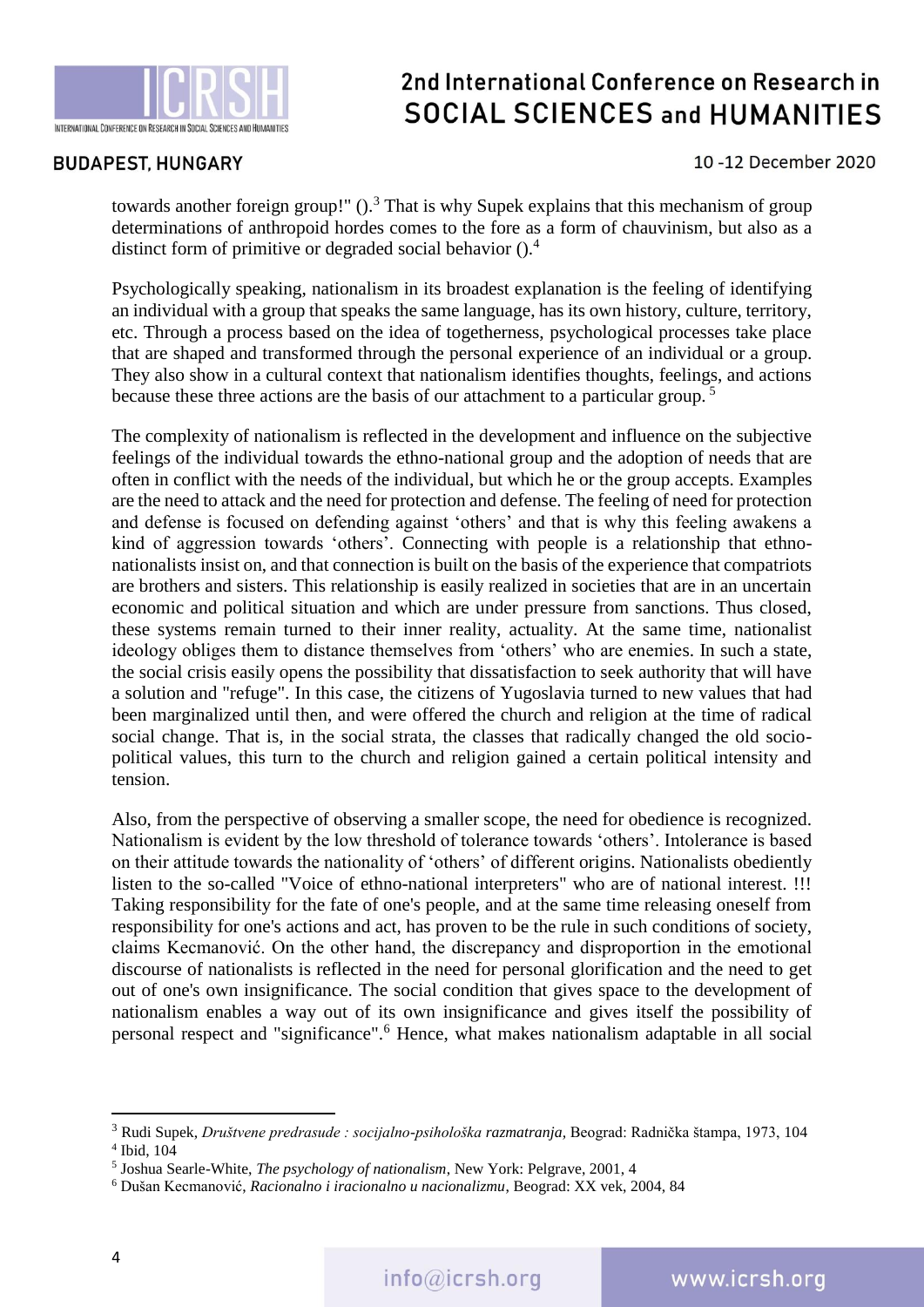

### **BUDAPEST, HUNGARY**

### 10-12 December 2020

conditions is the fact that in ethno-nationalist ideology both the group and the individual find something for themselves.

#### *Attitudes and beliefs, prejudices*

Social psychology confirms that nationalism is actually a set of attitudes and beliefs about members of other ethno-national communities. Attitude consists of three elements: cognitive, emotional and conative. Each of these three attitudes, according to Ehrlich's division, consists of several qualities: comprehensiveness, intensity, assessment, and individual importance. Comprehensiveness is a general belief or general attitude about a person regardless of the circumstances, the situation in which he is. The intensity of the cognitive attitude includes the degree of acceptance-agreement and rejection-disagreement with a certain statement. All beliefs and attitudes can be shown on intensity scales. Zero intensity shows that a person does not have an attitude. The assessment that a person makes can also be presented on the evolutionary continuum: from good to bad, from desirable to undesirable. On this scale, however, there is a neutral position, it does not contain an estimate. An individual attitude is cognitively organized, if it is composed of differentiated beliefs that are comprehensive, intense, value-determined and important for the specificity of the individual (Ehrlich, 1973: 7). Trusting an individual can be of greater or lesser importance and in that sense the following is observed: partial - peripheral - central position of the attitude. The closer the attitude is to the central position, the more important it is for the individual. This means that it is difficult to influence such an attitude in order to change the belief.<sup>7</sup>

When a pre-existing attitude is so strong and inflexible that it seriously distorts perception and judgment, one has prejudice.<sup>8</sup> The meaning of the word 'prejudice' and its meaning is: lat. pre-, -judicium in the basic sense is 'previous judgments'. The word referred to the trial in Rome that preceded the trial, serving as a way of determining the social status of potential litigations (Encyclopaedia Parthenesis, 271).<sup>9</sup>

Prejudice, based on its wider diffusion in one group, is defined as an emotional and rigid relationship to another group. These attitudes can only exist in the mind of a person who has prejudices, which means that this person categorizes another group. According to this reference, prejudices are attitudes, however, not all attitudes are prejudices. Prejudice is imposed by certain information, useful for emphasizing and expiration, thus blinding other information and facts. This causes all members within one group to be viewed as similar. "New experiences fit into the old categories by choosing only those that are in line with prejudice or stereotype. Prejudice attitudes, due to this emotional quality, are relatively stable and persistent

**.** 

<sup>9</sup>[https://books.google.si/books?id=tKNzPZ2Q9YsC&pg=PA271&lpg=PA271&dq=lat.+pre+judicium](https://books.google.si/books?id=tKNzPZ2Q9YsC&pg=PA271&lpg=PA271&dq=lat.+pre+judicium+in+dictionary&source=bl&ots=2jE2Nt38ph&sig=ACfU3U1zDPv7bnyXV9GYbtNJV-VJ209xyw&hl=sr-Latn&sa=X&ved=2ahUKEwjewI7Hi_fqAhWSC-wKHcNEAxMQ6AEwEHoECAgQAQ#v=onepage&q=lat.%20pre%20judicium%20in%20dictionary&f=false) [+in+dictionary&source=bl&ots=2jE2Nt38ph&sig=ACfU3U1zDPv7bnyXV9GYbtNJV-](https://books.google.si/books?id=tKNzPZ2Q9YsC&pg=PA271&lpg=PA271&dq=lat.+pre+judicium+in+dictionary&source=bl&ots=2jE2Nt38ph&sig=ACfU3U1zDPv7bnyXV9GYbtNJV-VJ209xyw&hl=sr-Latn&sa=X&ved=2ahUKEwjewI7Hi_fqAhWSC-wKHcNEAxMQ6AEwEHoECAgQAQ#v=onepage&q=lat.%20pre%20judicium%20in%20dictionary&f=false)[VJ209xyw&hl=sr-Latn&sa=X&ved=2ahUKEwjewI7Hi\\_fqAhWSC-](https://books.google.si/books?id=tKNzPZ2Q9YsC&pg=PA271&lpg=PA271&dq=lat.+pre+judicium+in+dictionary&source=bl&ots=2jE2Nt38ph&sig=ACfU3U1zDPv7bnyXV9GYbtNJV-VJ209xyw&hl=sr-Latn&sa=X&ved=2ahUKEwjewI7Hi_fqAhWSC-wKHcNEAxMQ6AEwEHoECAgQAQ#v=onepage&q=lat.%20pre%20judicium%20in%20dictionary&f=false)

[wKHcNEAxMQ6AEwEHoECAgQAQ#v=onepage&q=lat.%20pre%20judicium%20in%20dictionary](https://books.google.si/books?id=tKNzPZ2Q9YsC&pg=PA271&lpg=PA271&dq=lat.+pre+judicium+in+dictionary&source=bl&ots=2jE2Nt38ph&sig=ACfU3U1zDPv7bnyXV9GYbtNJV-VJ209xyw&hl=sr-Latn&sa=X&ved=2ahUKEwjewI7Hi_fqAhWSC-wKHcNEAxMQ6AEwEHoECAgQAQ#v=onepage&q=lat.%20pre%20judicium%20in%20dictionary&f=false) [&f=false](https://books.google.si/books?id=tKNzPZ2Q9YsC&pg=PA271&lpg=PA271&dq=lat.+pre+judicium+in+dictionary&source=bl&ots=2jE2Nt38ph&sig=ACfU3U1zDPv7bnyXV9GYbtNJV-VJ209xyw&hl=sr-Latn&sa=X&ved=2ahUKEwjewI7Hi_fqAhWSC-wKHcNEAxMQ6AEwEHoECAgQAQ#v=onepage&q=lat.%20pre%20judicium%20in%20dictionary&f=false) 2.9.2020

<sup>7</sup> Ibid, 102

<sup>8</sup> George E. Simpson and J. Milton Yinger, *Racial and Cultural Minorities: An Analysis of Prejudice and Discrimination*, New York: Springer Science+Business Media LLC, 1985, 21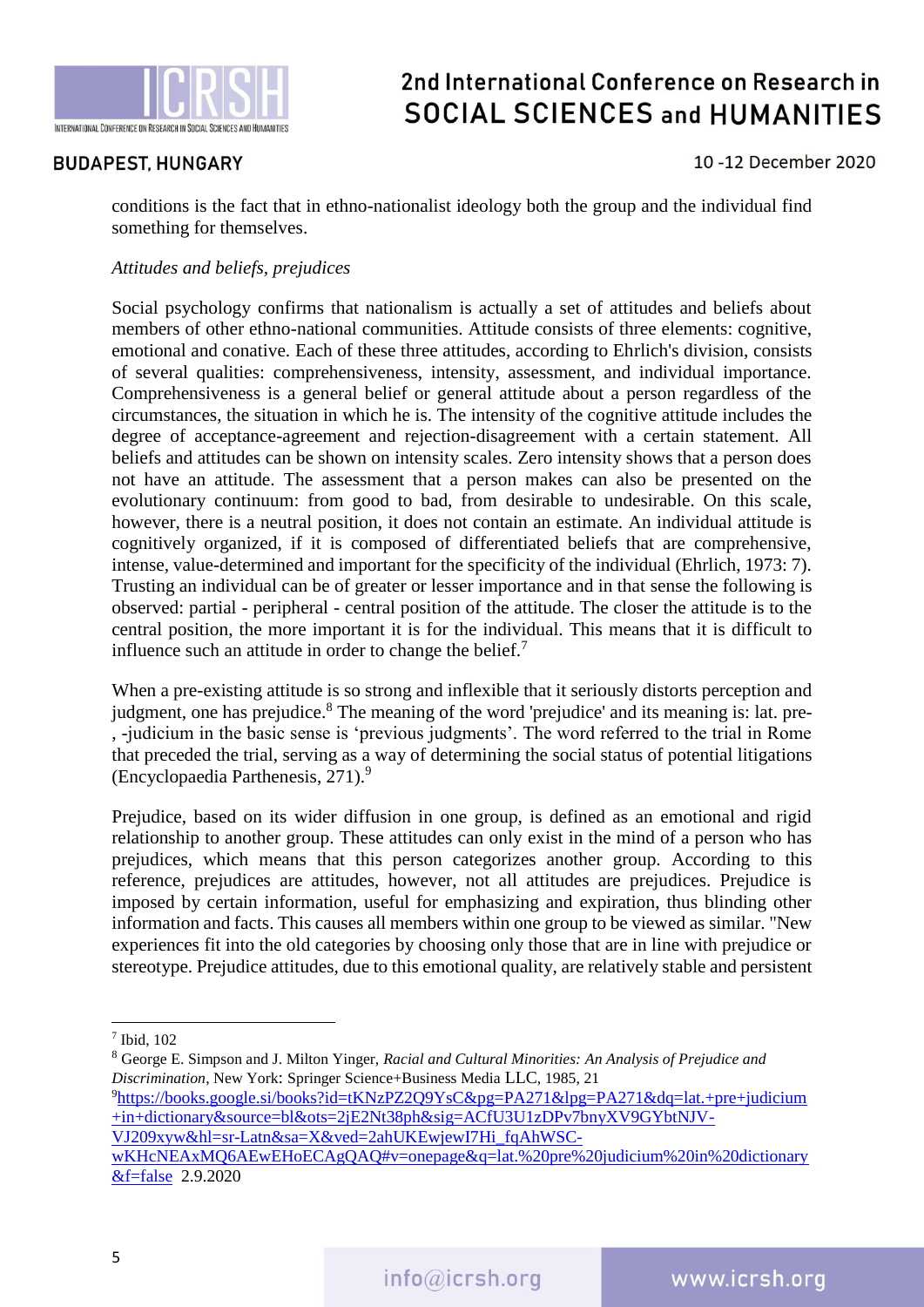

### **BUDAPEST, HUNGARY**

### 10-12 December 2020

(...). They are, after all, anchored in life experiences that are subject to drastic reorganization".<sup>10</sup> Prejudices also include erroneous prejudices, which are categorical opinions, that is, systematic misinterpretation of facts. That is, prejudices are wrong assessments of members, for example a group of people, and these wrong assessments are defended by someone.<sup>11</sup> Therefore, the structure of any social prejudice refers to extreme social groups, ethnocentrism, tempocentrism, sociocentrism, etc.

In addition to attitudes, the acute means of looking at things and people from the angle of nationalism is prejudice about people of other nationalities, which implies a repulsive, hostile attitude towards one person or a larger number of people just because they belong to a another, certain ethno-national group. It is believed that the very fact of belonging to another ethnonational group makes them undesirable, bad traits, worthy of condemnation and contempt (103). Prejudice is therefore a type of attitude that does not derive from the experience of one party in relation to the object of prejudice, however, this inexperience is the reason why prejudice can hardly be changed (103). Simpson and Yinger believe that prejudice can express both positive and negative attitudes towards the subject of prejudice, positive attitudes towards compatriots, and negative attitudes towards members of other nationalities. The conative dimension of prejudice implies social distance, but for us it is much more important to interpret it in terms of stereotypes (Kec, Psihop, 107). Based on this division, Kecmanović gives the basic causes of stereotypes.

1. Stereotypes satisfy a person's mental laziness. It is easier to believe that all people in one group have the same characteristics;

2. The tendency to notice more easily, what is in accordance with the existing attitude - belief, than what is contrary to it;

3. In some community, the actions of a minority group are easier to notice because it is easier to notice everything that is in the minority;

4. Self-fulfilling stereotypes;

5. Exaggeration of differences between two groups, if these groups are marked with special names, if they are labeled. If a group of people is given a special name, the differences between "them" and "us" become much greater than they are objectively;

6. Due to the so-called halo effect, if someone has a bad trait (and who doesn't !?), we conclude that other traits can't be better;

7. People can be included in the circle of those who spread prejudice. If someone takes a stereotype for granted and then tries to find an explanation, even a justification for these bad qualities, then he spreads and strengthens the stereotype.<sup>12</sup>

<sup>10</sup> George E. Simpson and J. Milton Yinger, *Racial and Cultural Minorities: An Analysis of Prejudice and Discrimination*, New York: Springer Science+Business Media LLC, 1985, 21

<sup>11</sup> Ibid, 21

<sup>12</sup> Dušan Kecmanović, *Psihopolitika mržnje*, Beograd: Prosveta, 1999, 108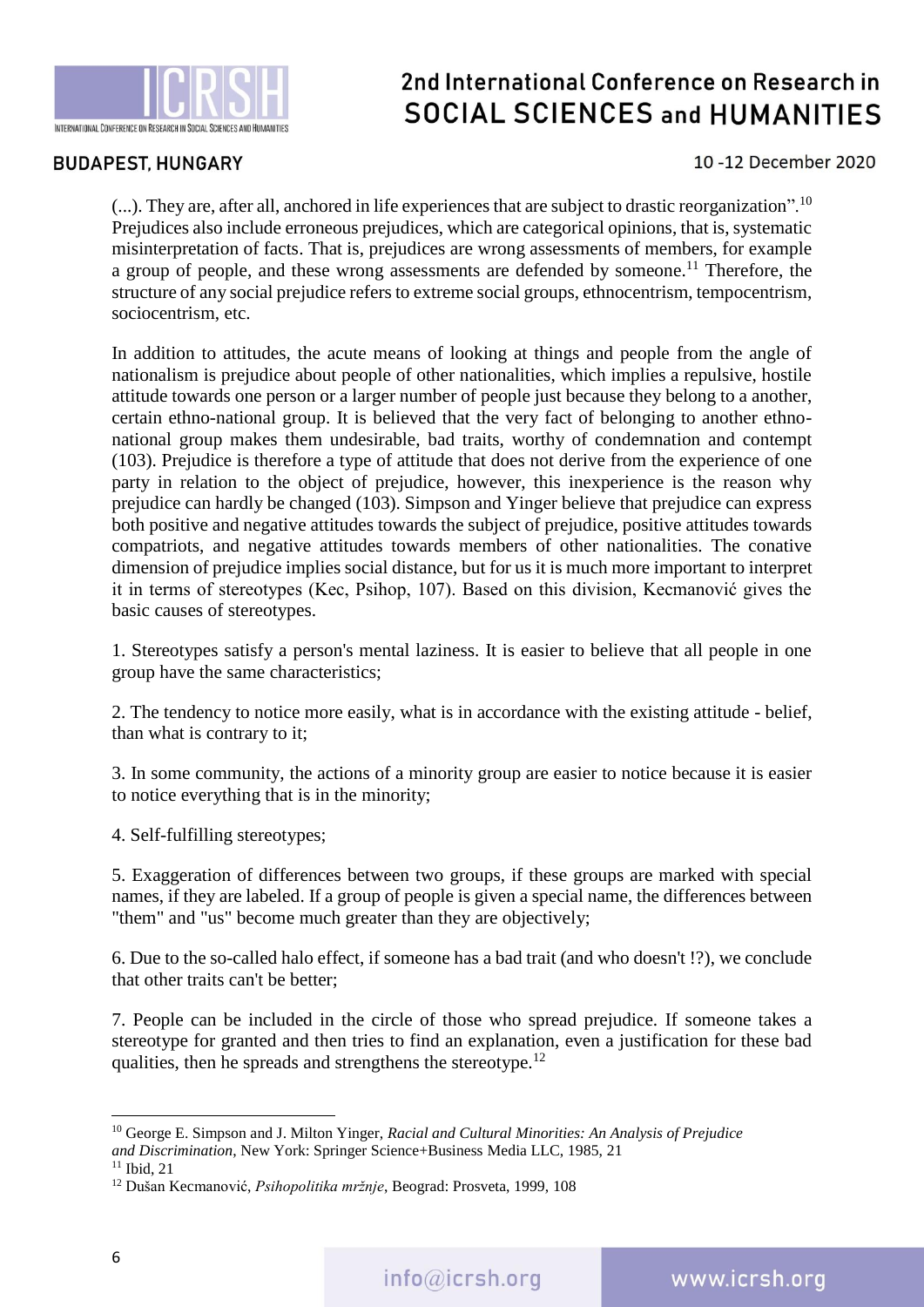

### **BUDAPEST, HUNGARY**

#### 10-12 December 2020

As noted, in a cultural context, nationalism identifies thoughts, feelings, and actions, including stereotypes which shape our perception, affect our memory and adopt new information. The tendency to better remember information about groups, if this is confirmed by our already established beliefs about these groups, is also shown by the research of opinions that have this tendency. Examples of this stereotyping were demonstrated in a Searle-White study when participants were given descriptions of groups of men with some basic individual traits. One group was described as 'friendly', the other group as 'intellectual'. In addition to the description of the group's behavior, there was a set of descriptions of some individuals. After a certain time distance, the participants were tested again in order to see which of the mentioned descriptions of the group and the description of the individual remained in their memory. Both groups remembered the already adopted descriptions of the group about the second group. This research showed that data on individuals who do not fit into a given group stereotype are not remembered by test participants.<sup>13</sup>

The identification of intergroup behavior develops on the already established basis of the differences made. In terms of explaining intergroup relations, in order to answer questions about what a group is, what group identification is, how intergroup behaviors are recognized and distinguished from other examples of social behavior, Tajfel uses the concept of group identification in the context of the nation. A group or nation can encompass a range between one of three components: the cognitive component in the sense that someone belongs to a group; evaluative component in the sense that the notion of group and group affiliation can have positive and negative connotations. And finally, the emotional component in the sense that both the cognitive and evaluative aspect of a group or member can be accompanied by emotions directed towards one's own and towards another group in certain relationships.<sup>14</sup> Consensus on "who's who", as we see in Tyfel, is in many cases shared as a categorization by a certain group of another group that is being perceived as different.<sup>15</sup> However, such a consensus, if directed from the opposite direction (from other groups), may determine the formation of different types of criteria for internal membership the categorize group.<sup>16</sup>

The psychological tendency called the "contrast effect" is an appropriate and significant effect for nationalism based on the very important role of attitudes in perceiving the image of others. A group study based on intercultural relations on ethnocentrism with two main groups of participants (in-group, outgroup) had one attitude that seemed universal - in-group is more reliable and moral than out-group. The research of attitudes of participants confirmed that the expected attitude existed among them and that other groups were unreliable and immoral for them, different. The attitude of group members towards the statements of members of other groups represents extreme attitudes about them, which leads to less respect for the other group, which in turn strengthens the effect of contrast. In fact, the contrast effect has the potential to transform a concept that can increase conflict. Therefore, this effect is both destructive and

<sup>13</sup> Joshua Searle-White, *The Psychology of Nationalism*, New York Pelgrave, 2001, 14

<sup>14</sup> Henri Tajfel, *Human Groups and Social Categories*: Studies in Social Pshychology Cambrige University Press, Cambrige (England) 1981, 230

<sup>15</sup> Ibid, 232

<sup>16</sup> Ibid, 232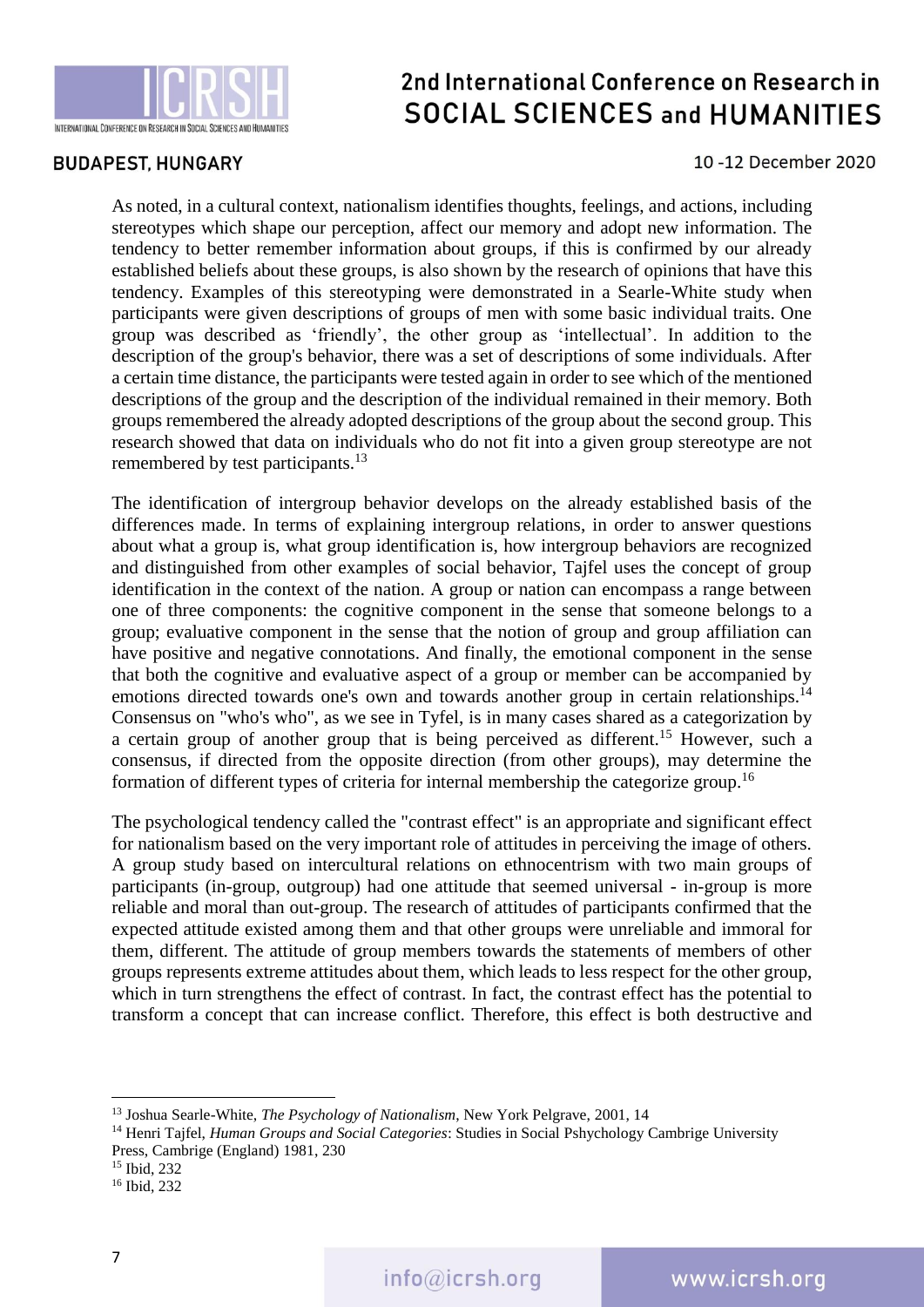

### **BUDAPEST, HUNGARY**

### 10-12 December 2020

self-sustaining.<sup>17</sup> We can recognize him in many media reports, where the repetition of phrases, expressions and phrases in the function of defining harmful traits determines the imposed opinion about "others".

### *The search for meaning and the chosen people*

Of course, man finds the meaning of existence in many hidden corners of his mind and his desires. It is in human nature to search for the meaning of one's own life, and that has been provided by religion in previous centuries. It offered much earlier an explanation of the much younger secular meaning of the supernatural ... That is why religion has an answer to the question of the meaning of human life, suffering, illness, pain, death. With the removal of religion, in order to spread secularism, the belief in salvation and paradise was lost. With the loss of faith in infinite salvation, a worldly way of having the meaning of human life had to be found.

The germinal of nationalist feelings reveals a new source of meaning in human existence. In the 1970s, Minogue saw the popularity of nationalism in that it offered a sense of existence and provided an escape from triviality: "people who live in turbulent times, implicitly or explicitly, ask the question: what is happening to us? The nationalist answer is unequivocal: the nation is reborn, it fights against the enemy and for its own independence".<sup>18</sup> Minogue believes that this nationalist explanation does not provide the full truth and possibly often having nothing to do with the truth, but to the nationalist ideology this is of little significance.. "The nationalist struggle is noble, it makes human suffering dignified, and it shows man the path of hope to follow."<sup>19</sup> In this quote, which refers to sacrifice, that is, suffering, dignity and the path to the goal, one can recognize the basic religious spiritual guidelines that make up religious life.

The similarity between religion and nationalism is in the abstract experience, and that refers to belief and feeling. Belief refers to the peculiarity that only what is believed in, is true. Belief is a key approach, both for those who are religious and those who are nationalists, because that constitutes their view of the world. It is a view of the world in which the main belief among the religious is that God is the one who rules life and the world. Among nationalists, it is based on the belief that their national group has exemplary and exceptional and much better characteristics compared to other nationalities.<sup>20</sup> It can be noticed that the most important emphasis is their belief, and what is empirically provable is not the sphere of their interest.

After the death of Josip Broz Tito (1980), nationalists soon sterted to feel and then notice the changes in Yugoslav society. Thus, a group of then younger theologians, during the 80's, appeared in public, demanding a greater presence of the church and its way out of confinement. The Serbian Orthodox Church, together with spiritual activists, reactivated abandoned symbols and soon became a refuge for a certain percentage of nationally oriented intelligentsia. From the very beginning, she insisted on the cult of national values and religious historical figures,

<sup>17</sup> Dawes, Singer, Lemons, *An experimental analysis of the contrast effect and its implications for intergroup communication and the indirect assessment of attitude*, Journal of Personality and Social Psychology, 1972, 281

<sup>18</sup> Kenneth Minogue, *Natonalism*, Baltimore: Penguin Books, 1970, 32

<sup>19</sup> Ibid, 32

<sup>20</sup> Dušan Kecmanović, *Racionalno i iracionalno u nacionalizmu*, Beograd: XX vek, 2004, 108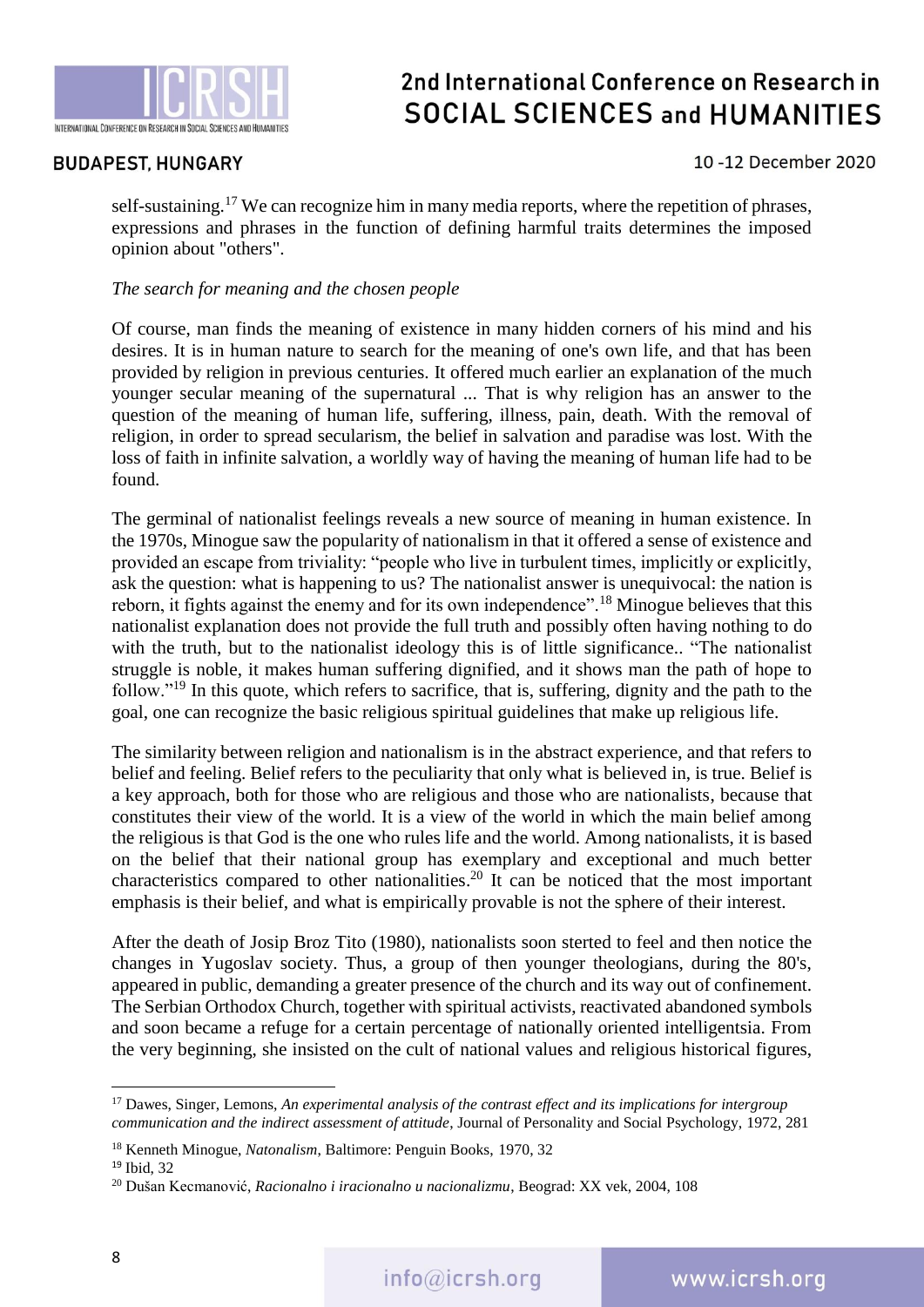

### **BUDAPEST, HUNGARY**

10-12 December 2020

on national history, traditional customs and traditional values. This rehabilitation of the past has affected nationalism and ethnocentrism in the former Yugoslavia. In this period, the emphasis on national identity and culture only confirmed homogenization, but also selfaffirmation in relation to other national and religious affiliations. Perhaps a crucial influence in Yugoslav society in the late 1980s and early 1990s was the widespread sense of victimization. The role of the victim was associated with events from the past, especially when it comes to the period of World War II, in Yugoslavia, which was transformed into trauma by reactivating the past. During the entire social change, in the spirit of national awakening, an obligation and responsibility towards the church was imposed on the basis of the belief that the Serbian Orthodox Church lived and lives surrounded by enemies. This gave meaning to her uniqueness, exceptionality and the experience of a sense of belonging as part of her exceptionality

With the growth of the popularity and authority of the Serbian Orthodox Church in the media and in social life, the concept of saint-savahood, the construction of the Serbian experience of Orthodox Christianity, as an example of conceptual, thought practice, developed. Saintsavahood was becoming an important element in the formation of a new Serbian national identity. Rapidly, the discourse of saint-savahood is understood as the only Serbian practice in the world of Orthodox Christianity, independent of the individual. During the 1980s, the discourse of saint-savahood gained much more momentum outside the boundaries of theological study and entered almost everyday media use.

By blaming, or accusing a certain minority or national group that is not their own, it helps people by giving them a sense of meaning. This process is recognized in the social and national structures in Yugoslavia in the process of economic changes that began in the mid-1980s. This "search for meaning" that Kecmanović explains, refers to both religion and (ethno) nationalism. "People spend a good part of their lives searching for its meaning. Mostly unsuccessful. That is why they are very grateful when someone or something offers them an explanation, deciphers the meaning of their existence".<sup>21</sup> That is why Frankl defines the human condition in the sense that instinct no longer tells him what to do, nor does tradition tell him what to do, he either wants to do what others do (conformism) or does what others want him to do (totalitarianism).<sup>22</sup>

The search for meaning entails another feeling, the 'longing for immortality'. This 'longing' is known in religion as the pursuit of deserved immortality after this earthly life, naturally, in paradise. With the loss of significance of religious understanding of immortality, man, searching for his need, found a solution for his immortal meaning. Namely, it is incomparably easier to live if we know, more precisely, if we believe that our life almost has no end.<sup>23</sup> However, there are a few people who will attain immortality by leaving behind such a legacy of achievements to humanity. That is why the solutions were opened within the social communities whose members believe in the immortality, that is, the eternity of their ethnic community. The pillars of this experience are the cultural and biological connection that connects generations from the past with the present, and in fact achieves this immortality of members of the ethnic community. Therein lies the answer to the need to insist on nurturing

<sup>21</sup> Dušan Kecmanović, *Racionalno i iracionalno u nacionalizmu*, Beograd: XX vek, 2004, 109

<sup>22</sup> Viktor Frankl, *Zašto se niste ubili: traženje smisla življenja*, Beograd: Prosveta, 1994, 94

<sup>23</sup> Dušan Kecmanović, *Racionalno i iracionalno u nacionalizmu*, Beograd: XX vek, 2004, 110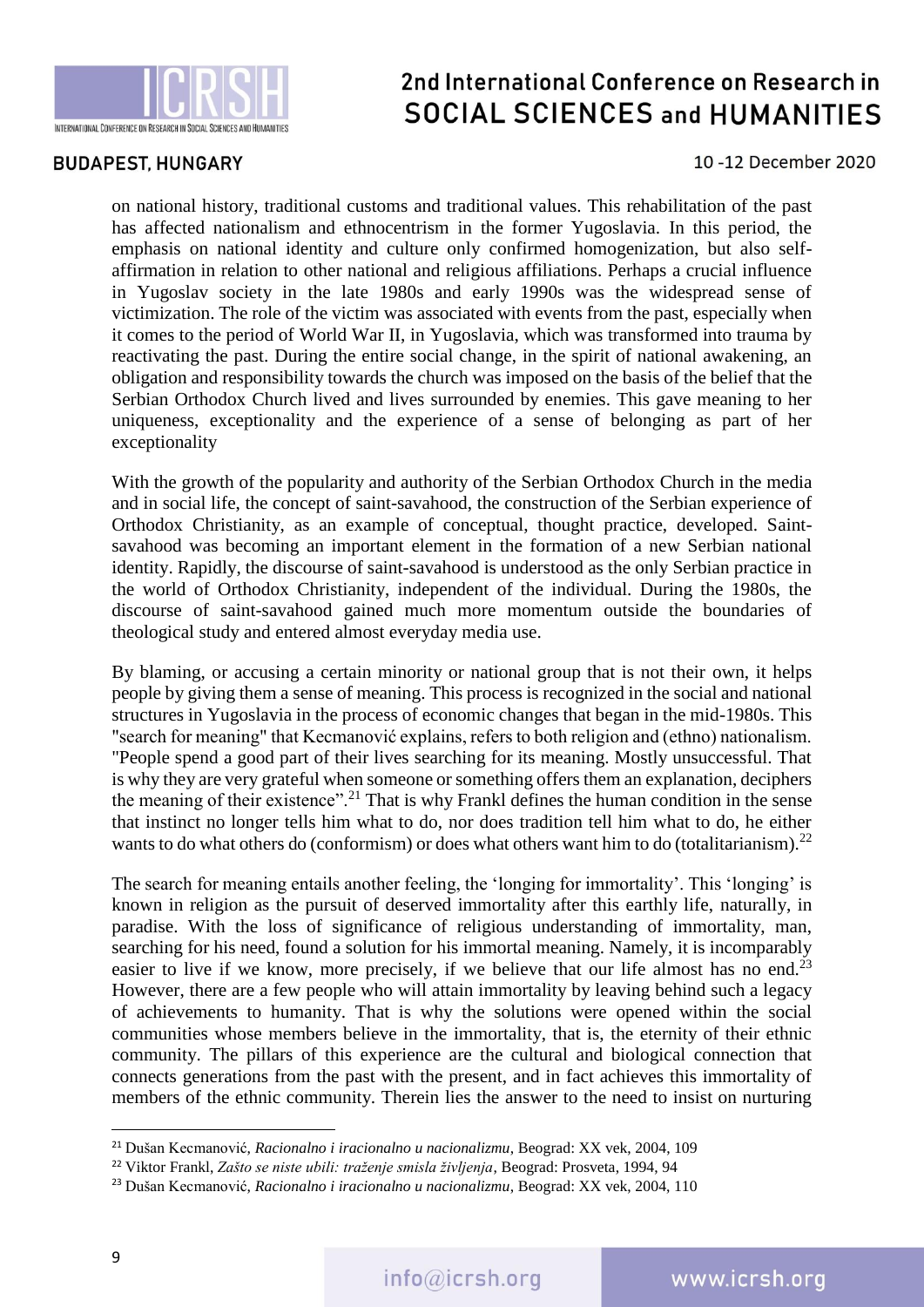

### **BUDAPEST, HUNGARY**

10-12 December 2020

the memory and celebrating ancestors, their graves and defending against "foreign desecration" because it is about identifying with ancestors. The basic function of this nationalist model is seen in the fact that the more a person helps his ethnic community, the more it remains culturally pure from the influence of other ethno-national groups, and he will be remembered more in the collective memory his in ethno-national community.<sup>24</sup>

The meaning of immortality which is offered by nationalism with the idea that by the fact that someone is a member of a national community that is in itself exceptional, and thus immortal, that member shares that immortality.<sup>25</sup> When talking about a religious environment or a religious community, these constituent elements of the vision of ultimate meaning, immortality, sacrifice and martyrdom, were religiously developed and still function today. That is why the inseparable part of this sense is the moral justification for martyrdom and violence. Unconditional sacrifice for the faith is martyrdom. Martyrs gain special respect for their faith. "Behind every saint stands martyrdom, sacrifice for the good of the church and the good of the faithful".<sup>26</sup> This shows the ability of nationalism to satisfy a general longing for immortality, which also Anthony Smith observes, specifically referring to how nationalism differs from other ideologies, about to mortals — primarily in what generations will think of them, not through the divine judgment of the afterlife. Life gives a sense of immortality and in that distinguishes nationalism from other ideologies and belief systems of the modern world.<sup>27</sup>

Religious leaders on all sides have provided excruciating details about the suffering of their own people, while paying relatively little attention to the harms inflicted by their own national group, offering instead general condemnations of human rights violations by all sides and sometimes even categorical denials of well-documented atrocities.<sup>28</sup>

The longing for immortality offers the development of an idea through one of the most popular topics, which is an integral part of the monotheistic perception of the self and God; the concept of the "chosen people". Anthony Smith dealt with this notion and in his rich opus he implies that the idea of a chosen people has a religious connotation, but in modern times this religious perspective of the old religious ideal has become universalized through specific doctrines of nationalism (1996).<sup>29</sup> One should add the view of Manzzo who believes that this merging of the older religious ideals of election with the historical doctrines of (ethnic) nationalism has significantly increased the number of conflicts. The longest and fiercest among (ethno) national communities are those conflicts that combine cultural purification and sanctification of the elect of a certain conflicting group.<sup>30</sup> The use of the notions of selectivity and exceptionality, and comparisons with biblical motives, has always been used successfully to justify political actions in the process of change:

1

<sup>30</sup> Ibid, 122

<sup>24</sup> Dušan Kecmanović, *Psihopolitika mržnje*, Beograd: Prosveta, 1999, 130

<sup>25</sup> Dušan Kecmanović, *Racionalno i iracionalno u nacionalizmu*, Beograd: XX vek, 2004, 111

<sup>26</sup> Ibid, 113

<sup>27</sup> Anthony D. Smith, *Nations and nationalism in a global era*. Polity Press Cambrige, 1995: 158-159

<sup>28</sup> Gerard F. Powers, *Religion, Conflict and Prospect for Peace in Bosnia, Croatia and Yugoslavia*, in: *Religion and the War in Bosnia*, ed. P. Mojzes, Atlanta, 1998, No. 3, 242

<sup>29</sup> Dušan Kecmanović, *Racionalno i iracionalno u nacionalizmu*, Beograd: XX vek, 2004, 121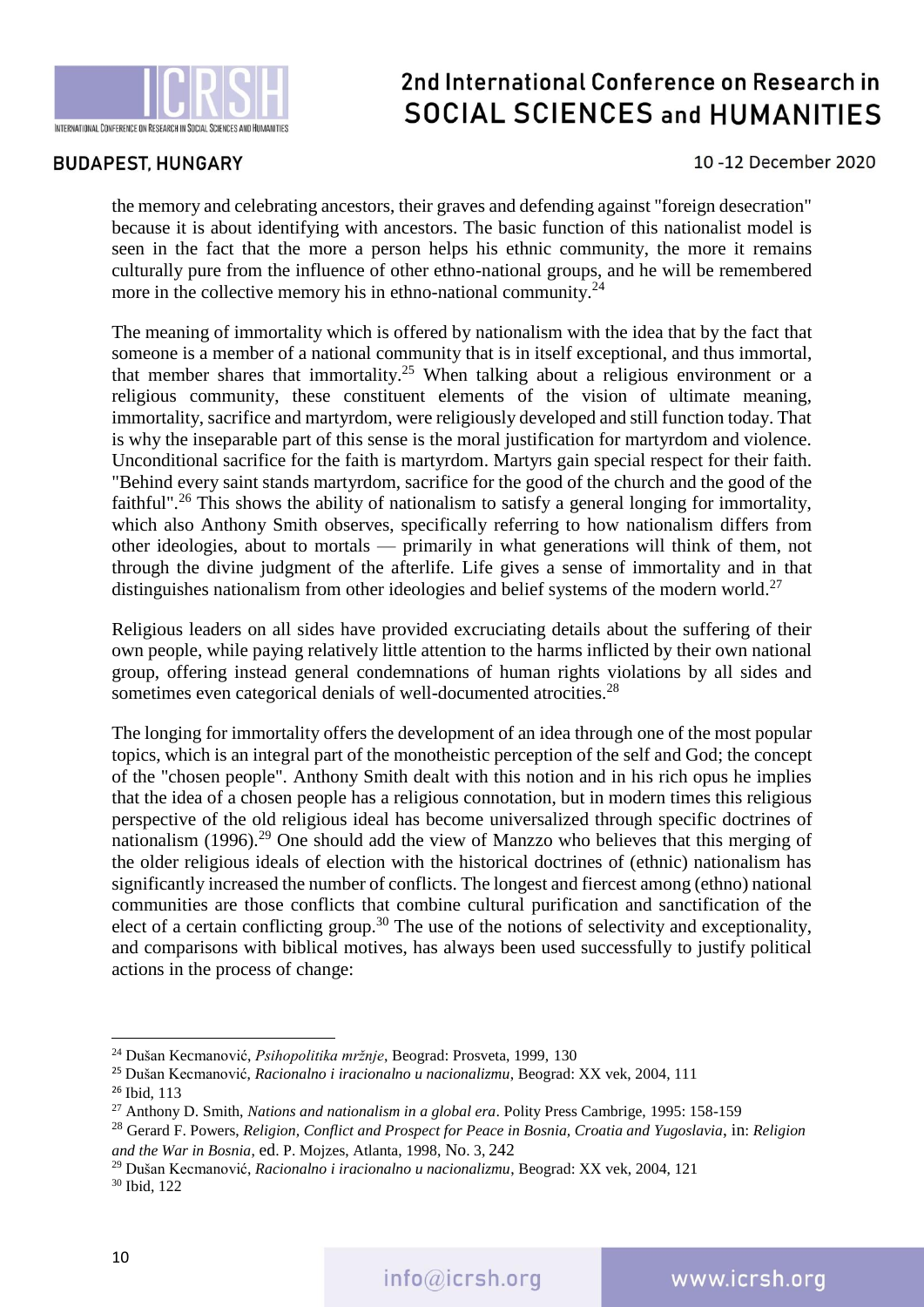

### **BUDAPEST, HUNGARY**

#### 10-12 December 2020

As an example we give a quote from the bishop Atanasije Jevtic in the interview *Poslednja pobeda biće Crkva* (The final victory shall be the Church):

The covenant is ours, so our faith is our commitment: to follow Christ, to follow him wherever he goes (as seen by the Apostle John in the Apocalypse of 144,000 pure, dressed in white robes, also being a symbolic number 12 times 12, and 12, meaning one large majority, one fullness, they follow the Lamb of God wherever he goes…). So, the Serbian people chose that covenant and that is what we also call the Holy Testament and the Kosovo vow, the Orthodox Testament, the New Testament: simply experienced by Serbs, in Serbian territory, in Serbian being, in Serbian history, in Serbian mentality. $31$ 

We can see the same examples when it comes to national interests and, for their sake, human sacrifices. The victims become national heroes and are passed on as examples and role models to their descendants. We also have in the world of religion selected people who proclaim themselves saints because of their exceptional deeds.

That's how we came to the so-called the 'us and them' relationship. This division is visible in both religious and nationalist groups. Although either communities or institutions integrate people into themselves, on the other hand, they separate them from others. Religious discourse insists on division, on 'those who are of our faith' and 'those who are not of our faith'. The tension of such relations, awakened in certain historical situations, often escalates to antagonism and hostility (119). Nationalist discourse has a developed relationship of division into 'us' and 'the others'. As Manzzo simply explains, "nationalism could not exist without the concepts of twins: national and extraneous (tuđe)."32

Once more is the Serbian people on the cross in Kosovo and Metohija as well as in Dalmatia, Krajina, Slavonia, Banija, Lika, Kordun, Srem, Bosnia and Herzegovina. Its people are used to carrying the cross, as it was meant to be carried by them. At this hour, I pray that God will let us to carry the cross as dignified as ever before... Every Orthodox Serb was crucified here, along with its also crucified people from Kosovo to Jadovno, furthermore from Krajina to Borovo. May God let this crucifixion lead us into resurrection - not only of us, but also the resurrection of those who, allegedly in the name of Christ, rose against the three-fingered cross.<sup>33</sup>

#### *Collective, integration, identity*

An integrative tendency is a process that an individual who has a tendency to integrate into the whole goes through, that is, has a need of belonging to the whole. Integrative tendency is a

1

<sup>31</sup> Atanasije Jevtić, *Poslednja pobeda biće Crkva*, Beograd: Dveri srpske, časopis za nacionalnu kulturu i društvena pitanja, No. 3-4, 2003, 15

<sup>32</sup> Kathryn A. Manzo, *Creating Boundaries. The Politics of Race and Nation*. Lynne Rienner, Boulder, London, 1996, 3

<sup>33</sup> Atanasije Jevtić, *Velikomučenički Jasenovac posle Jasenovca*, Beograd-Valjevo: Hrišćanska misao - Svečanik,1995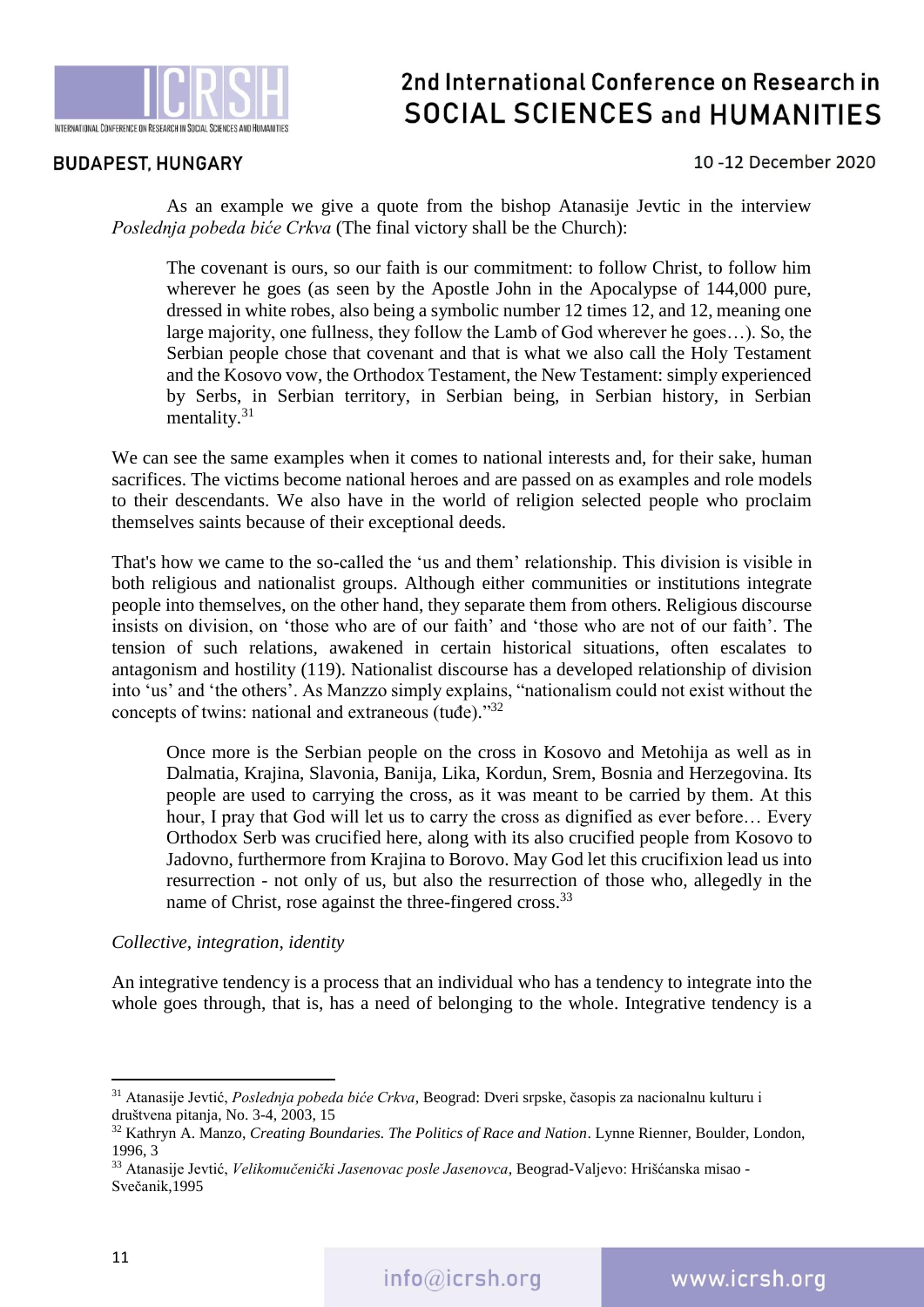

### **BUDAPEST, HUNGARY**

#### 10-12 December 2020

process that shows a person's need to go beyond his personal egotism and identify with some individual greatness. 34

The integrative tendency is the identification with some individual greatness and thus, disappearing in it. In the nationalist conception of the human self, it is recognized in the opposite attitude towards human self-affirmation. This is because it is also a person's tendency to confirm himself individually, to confirm his abilities and peculiarities.<sup>35</sup> The question is, is there a place for individual self-assertion? The answer is necessary because of an individual's internal decision towards responsibility between personal need for self-affirmation and integration. While the integrative tendency is almost a possibility without limits, it cannot be argued for self-affirmation. And therefore, "the greater the individual's renunciation of personal identity, the stronger the drowning in the holon, the better." One of the main reasons is the difference in responsibility. Integrated tendencies drown individual responsibility in a collective that is the sole bearer of responsibility. Individuals who identify with some supraindividual whole renounce their uniqueness, but all responsibility as well. They decide to defend the holon on behalf of their own rights.<sup>36</sup>

In fact, that collective identity represents a community that is different from other communities. He is the denominator for all parallel functional structures in social movements. Kecmanović gave an explanation of 'collective identity' in the chapter Religion and Nationalism (Rational and Irrational ...).<sup>37</sup> He actually explains how religion and nationalism provide people with a collective identity. Religious identity is certainly older than the collective or national one, and throughout history it has been confirmed as effective and as the most important collective identity of people. Recent history, however, shows the dominance of the national identity of a particular nation, which implies affiliation. In addition to the collective identity, another important characteristic is the exclusive character of the affiliation that both religion and nationalism have. Exclusivity lies in belonging to one religion and excludes belonging to another religion. This kind of exclusivity, when it comes to beliefs and emotional representations is very apparent and visible. Only in the case of observing affiliation from an ecumenical point of view does concession have tolerance in relation to national affiliations in the territorial and political framework.

"Religious nationalism is based on religious ideology and implies the identity of religious and national identity. Religious nationalism is almost as a rule ethnic (nationalism). Secular nationalism implies the connection of people in a certain territory with common laws and political processes (...). Secular nationalism is most often non-ethnic, which means territorialpolitical nationalism. 38

Moral behavior, according to Mark Juergensmeyer, has the function of providing moral frameworks of behavior to be adhered to and respected.<sup>39</sup> Religion determines the rules of good

1

<sup>34</sup> Dušan Kecmanović, *Psihopolitika mržnje*, Beograd: Prosveta, 1999, 76

<sup>35</sup> Ibid, 76

<sup>36</sup> Ibid, 77

<sup>37</sup> Dušan Kecmanović, *Racionalno i iracionalno u nacionalizmu*, Beograd: XX vek, 2004, 105-126

<sup>38</sup> Dušan Kecmanović, *Racionalno i iracionalno u nacionalizmu*, Beograd: XX vek, 2004, 124

<sup>39</sup> Mark Juergensmeyer, *The New Cold War. Religious Nationalism Confronts the Secular State*, University of California Press, Berkeley, Los Angeles, Oxford, 1993, 15-16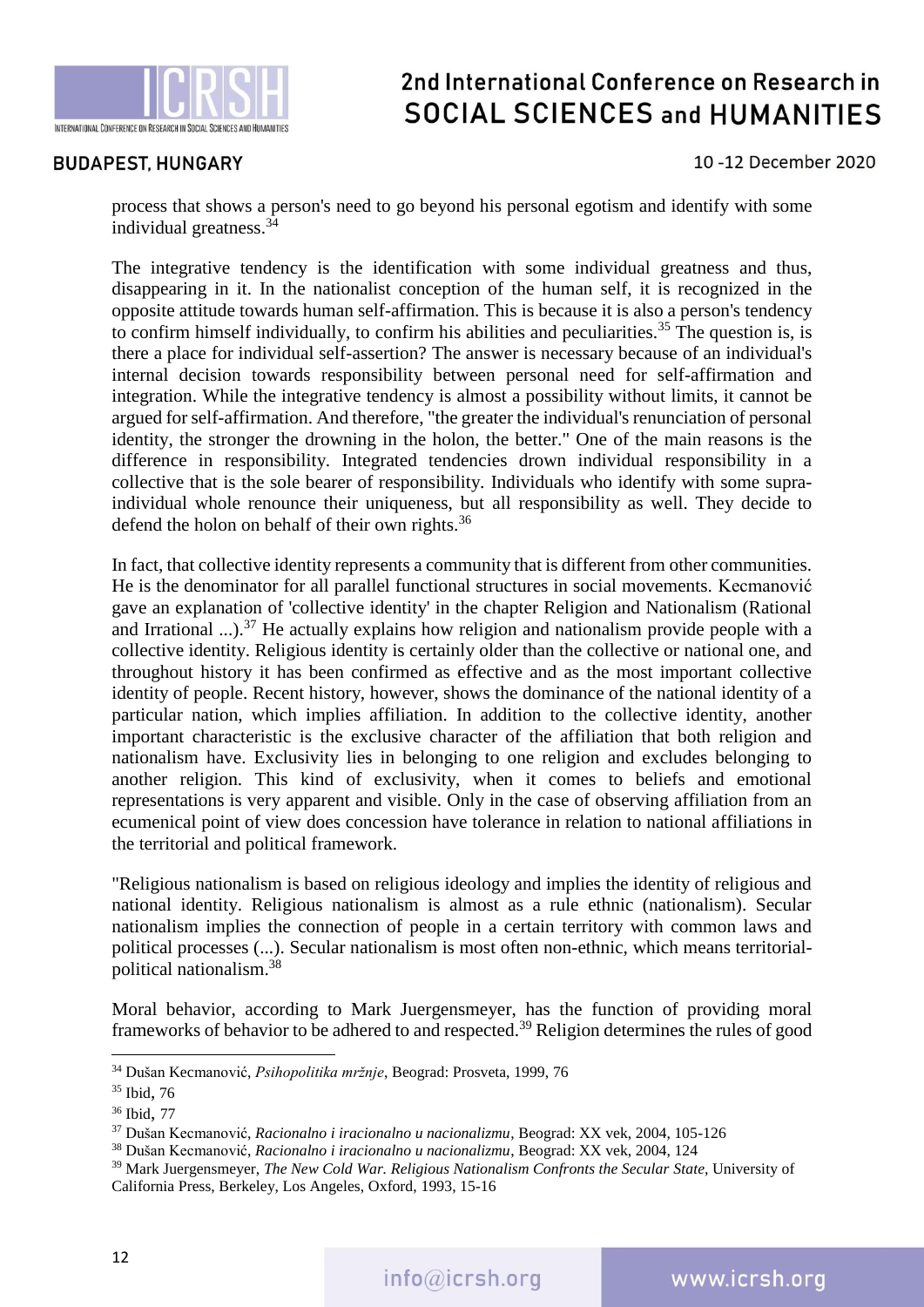

### **BUDAPEST, HUNGARY**

#### 10-12 December 2020

behavior for believers, thoughts that are good and pleasing to God, in order to follow the path of salvation within the community and communion. According to the nationalist unwritten rule, the criteria of good behavior are only for the benefit of the national collective. Otherwise, if someone in any way damages and weakens the national collective, its reputation, suffers moral condemnation. "Society retaliates with punishment for any excessive, aggressive expression of propensity for self-affirmation; it simply removes such an individual."<sup>40</sup> In the religious context, such an example is classified as a heretic, such individuals are excommunicated and nowadays verbally attacked by other orthodox christians. "Disobedience" or disagreement with the authority of "one's" national collective is defined as treason. Such an individual is a national traitor. An example of that is the Serbian historian Milorad Tomanić, who in 2001 published the book: "SPC u ratu i ratovi u njoj" (transl. *Serbian Church in War and Wars within It*). Because of this book, he was excommunicated from the Serbian Orthodox Church.<sup>41</sup> That is why identity is both individual and social, and for that reason national identity is at the same time a part of the individual and his experience. His experience connects him with specific causes that are important for understanding nationalism. This togetherness confirms that national groups are bound by predictable attitudes and thought patterns.<sup>42</sup>

Epistemological closedness is a term used by Ignatief<sup> $43$ </sup> to name - the belief of nationalists that no one understands them. In the epistemological focus of logical deduction, Bouschard gives examples of closed epistemological questions. This idea has been applied to the psychological backbone of epistemological closure, which is compatible with the question of rational, justified and reasonable, epistemologically closed reasoning. The first question shows a fully usable function, while the second question leads to the same idea by introducing additional layers of interpretation of justification, rationality, and reason in epistemological closure:

1. S believes in untruth (P) only because he wants (P) to be true. What S wants to be true is almost never true. However, is S convinced that untruth (P) is epistemologically justified, rational and reasonable?

2. S believes in untruth (P) only because she heard it from someone who has always lied and S truly believes that her source always lies. However, is S sure that untruth (P) is justified, rational, reasonable?

Based on their (co) knowledge, they are trapped by their history and national specifics that are known only to them, but no one from outside can penetrate them.<sup>44</sup>

1

<sup>40</sup> Arthur Koestler, *The Ghost in the Machine*. Hutchinson of London, London, Melbourne, Sidney, Auckland.1976, 246

<sup>41</sup> To see: Milorad Tomanić, *SPC u ratu i ratovi u njoj*, Medijska knjižara Krug, Beograd, 2001

<sup>42</sup> Charles, Côte-Bouchard*, Epistemological closed questions: A reply to Greco*, New Jersey: Department of Philosophy, 2017, 108

<sup>43</sup> Michael Ignatieff, *Nationalism and Toleration*, in R. Caplan and J. Feffer, (eds.) Europe's New Nationalism. Oxsford University Press, New York, Oxford, 1996

<sup>44</sup> Ibid, 220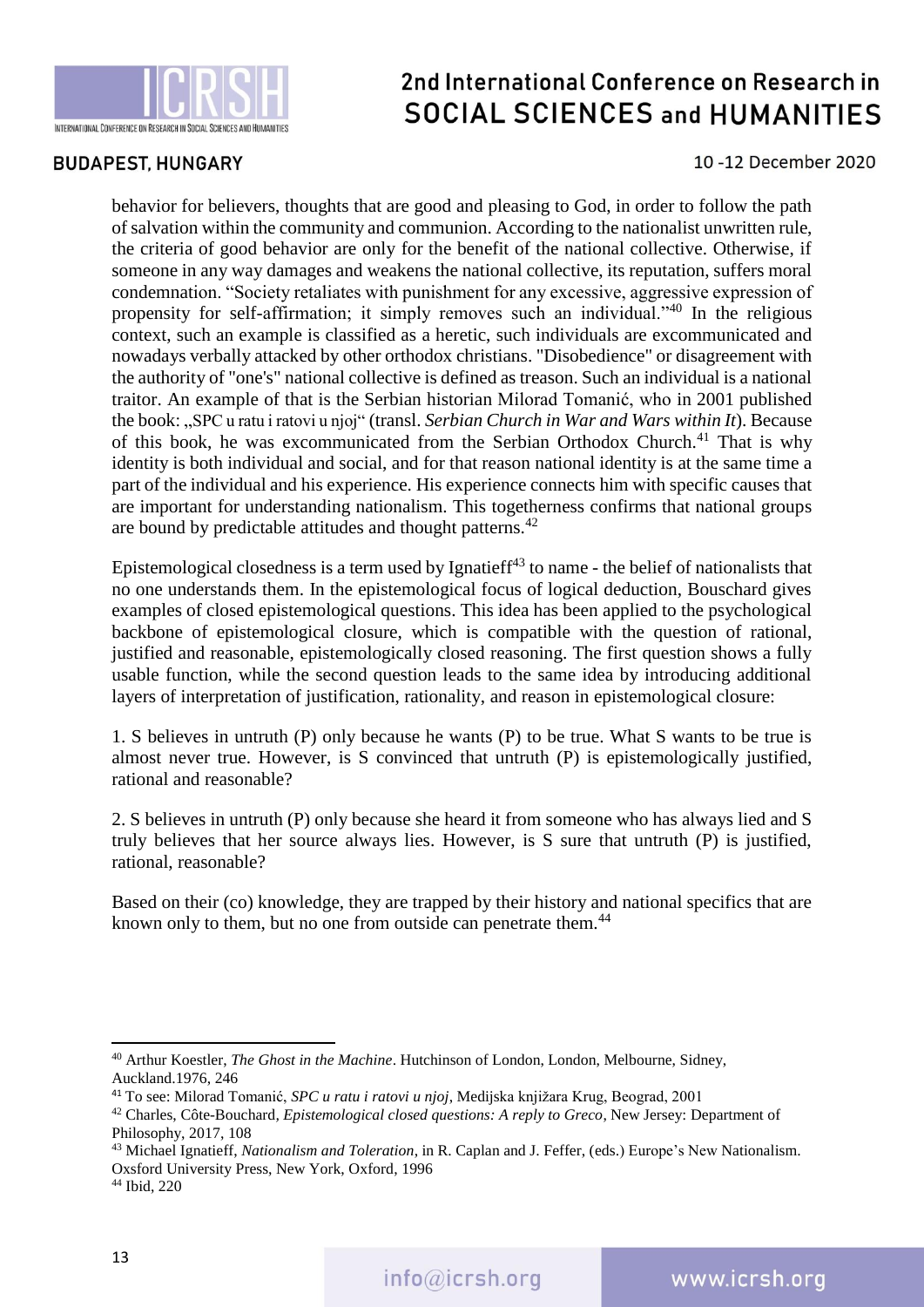

### **BUDAPEST, HUNGARY**

### 10-12 December 2020

The psychological approach of observation confirms that nationalists are obsessed with the uniqueness of their national group and believe that no one in the world is close to them.<sup>45</sup>

Subjectivity and the disproportion of experience become conspicuous when nationalist feelings and ideas take over dominance in attitudes. Then the national groups subjectively experience the status of their existence and uniqueness and relationship as others see it all, of course, incompletely, vaguely because they do not understand. Kecmanović's interpretation focuses only on the so-called ethnic times when this perspective is extremely dominant. He singles out two basic experiences:

1. They do not understand us because they do not want to understand us, they do not make enough effort to understand what distinguishes us from others.

2. Others do not understand us because others are not able to understand us. It is not enough for them to know our culture, history, customs, to get to know our inclinations and aversions, but it is necessary for them to get under the skin of our national soul, which is essentially impossible. What makes us unique in the spiritual-mental sense is simply not possible to the those, who are not of our kind. 46

The instrumentalization of religion and nationalism is carried out by using both religion and nationalism for purposes without good intentions. The instrumentalization of religion and nationalism is also used in international conflicts. In the case of religion, it can be drawn into conflict if its institutions are used to mobilize the population in the name of political goals.<sup>47</sup> This status could be seen "growing" in Yugoslavia. The church gained importance both in the cultural area and in the national peculiarity, on the example of the Serbian people, also for its homogenization and identification in relation to other national and confessional members. These conditions favored the revitalization of religion, at the same time nationalistic and any other kind of instrumentalization of the church.<sup>48</sup> Perhaps as an additional observation, Hobsbawm belonged to the Marxist tradition of thought, however his term "invention of tradition," took on an almost iconic meaning.<sup>49</sup>

#### *Conclusion*

The psychology of nationalism is a field of psychology that has practical and empirically clearly demonstrated processes. Religious nationalism as well as secular nationalism are found on a common subject, and that is the subjective status of the identity of the community. Juergensmeyer also devoted himself to these relations, arguing that the line of separation between secular nationalism and religion was very thin and had always been thin (Juerg, 1993,

 $\overline{a}$ 

<sup>45</sup> Dušan Kecmanović, *Psihopolitika mržnje*, Beograd: Prosveta, 1999, 131

<sup>46</sup> [https://www.b92.net/info/vesti/pregled\\_stampe.php?yyyy=2003&mm=05&dd=26&nav\\_id=109539](https://www.b92.net/info/vesti/pregled_stampe.php?yyyy=2003&mm=05&dd=26&nav_id=109539) 4.9.2020

<sup>47</sup> Dušan Kecmanović, *Racionalno i iracionalno u nacionalizmu*, Beograd: XX vek, 2004, 123

<sup>48</sup> Radmila Radić, Milan Vukomanović, *Religion and Democracy in Serbia since 1989: The Case of the Serbian Orthodox Church*, (edit)Sabrina P. Ramet, *Religion and Politics in Post-Socialist Central and Southeastern Europe*

*Challenges since 1989*, UK, USA: Palgrave Studies in Religion, Politics, and Policy, 2014: 181

<sup>49</sup> To see: Eric J. Hobsbawm, Terence Ranger (eds) (1983), *The Invention of Tradition*, Cambridge: Cambridge University Press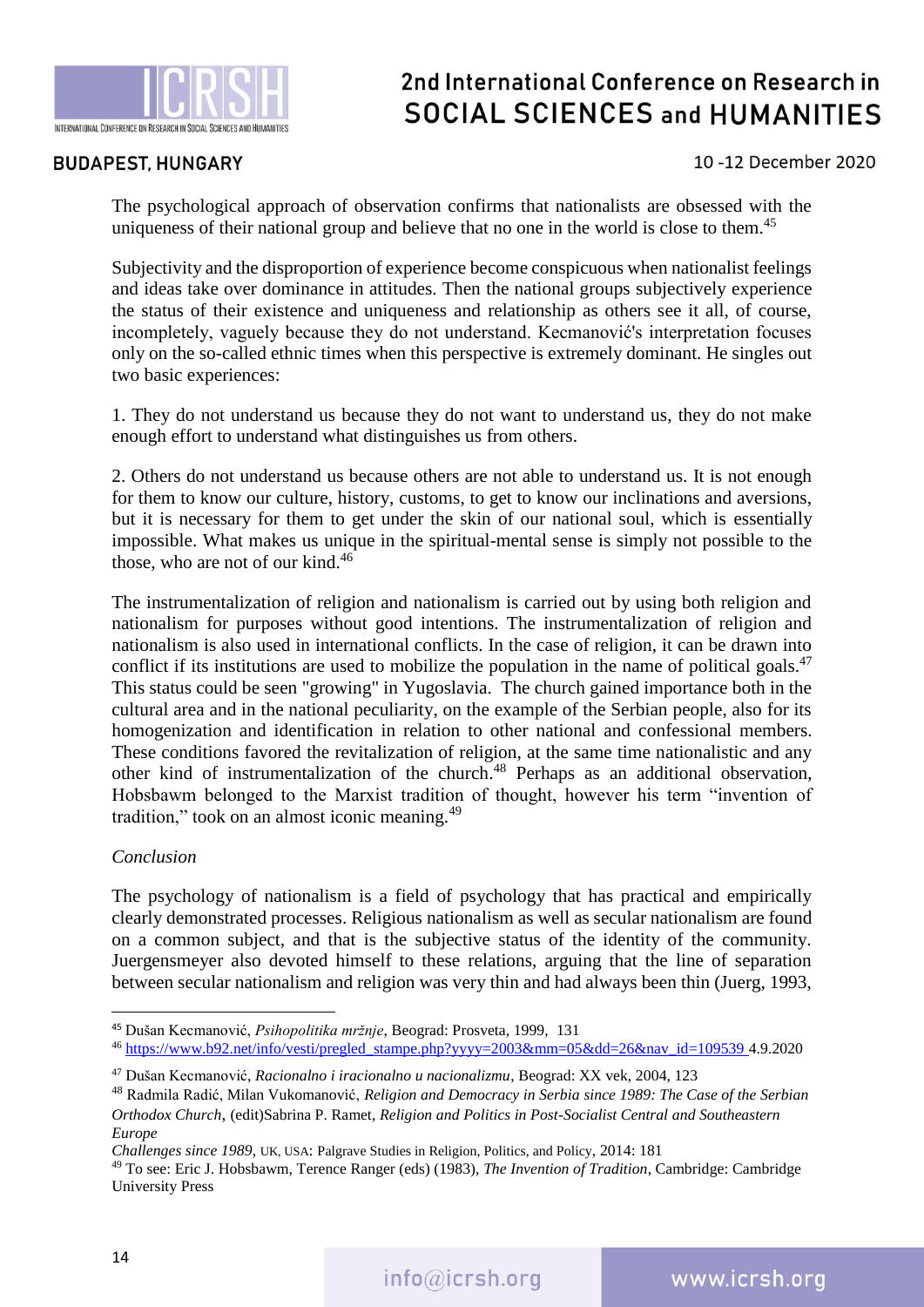

### **BUDAPEST, HUNGARY**

### 10-12 December 2020

16). The explanation for the rise of religious nationalism in different parts of the world is due to "the loss of faith in secular institutions that have not fulfilled the promise of political freedoms, social justice, and economic prosperity." This is especially true of non-Western countries as an integral part of foreign ideology, which needs to be fought against. Juergensmeyer also notes that religious nationalism, as an alternative to the secular, is based on the promise of a future that cannot be a failure.

As early as 1960, Hayes suggested that ethno-nationalism could emerge in modern circumstances as a substitute or as a political continuation of religion simply because they had much in common. "Nationalism, like any religion, brings into play not only the will, but also the intellect, imagination and emotions. The intellect constructs a speculative theology or mythology of nationalism. Imagination has built an unseen world around the eternal past and never-ending future of our own nation. Emotions foster joy and excitement when thinking about a national god who is only good and who protects us all. $50$ 

*Literature:*

Allport, Gordon, (1954) *The Nature of Prejudice*, Golden City, NY: Doubleday

Côte-Bouchard*,* (2017) Charles, *Epistemological closed questions: A reply to Greco*, New Jersey, Department of Philosophy

Dawes, R. M., Singer, D., and Lemons, F, (1972) *An experimental analysis of the contrast effect and its implications for intergroup communication and the indirect assessment of attitude*, (editors) Kitayama, Kerry Kawakami, M. Lynne Cooper: Journal of Personality and Social Psychology

Ignatieff, Michael, (1996) *Nationalism and Toleration*, in R. Caplan and J. Feffer, (eds) Europe's New Nationalism. Oxsford University Press, New York, Oxford

LeBon, Gustave, *Psychologie des Foules* (*The Crowd)*, (1995), trans. and with a new introduction by Robert A. Nye (New Brunswick, NJ:Transaction Publishers; original work published 1895)

Frankl, E. Viktor, (1978) *The Unheard Cry for Meaning*, Psychoterapy and Humanism, Simon and Schuster, New York

Frankl, E. Viktor, (1994) *Zašto se niste ubili: traženje smisla življenja*, Beograd: Prosveta

Hayes, J.H. Karlton, (1960) *Nationalism: A Religion*, Macmillan, New York

Hobsbawm, Eric J. and Terence Ranger (eds) (1983), *The Invention of Tradition*, Cambridge: Cambridge University Press

Jevtić, Atanasije, "Poslednja pobeda biće Crkva", (2003) *Dveri srpske*, časopis za nacionalnu kulturu i društvena pitanja br. 3-4

Jevtić, Atanasije, (1995) *Velikomučenički Jasenovac posle Jasenovca* (Beograd-Valjevo: Hrišćanska misao)

<sup>50</sup> Karlton J. H. Hayes, *Nationalism: A Religion*, Macmillan, New York, 1960:164-165